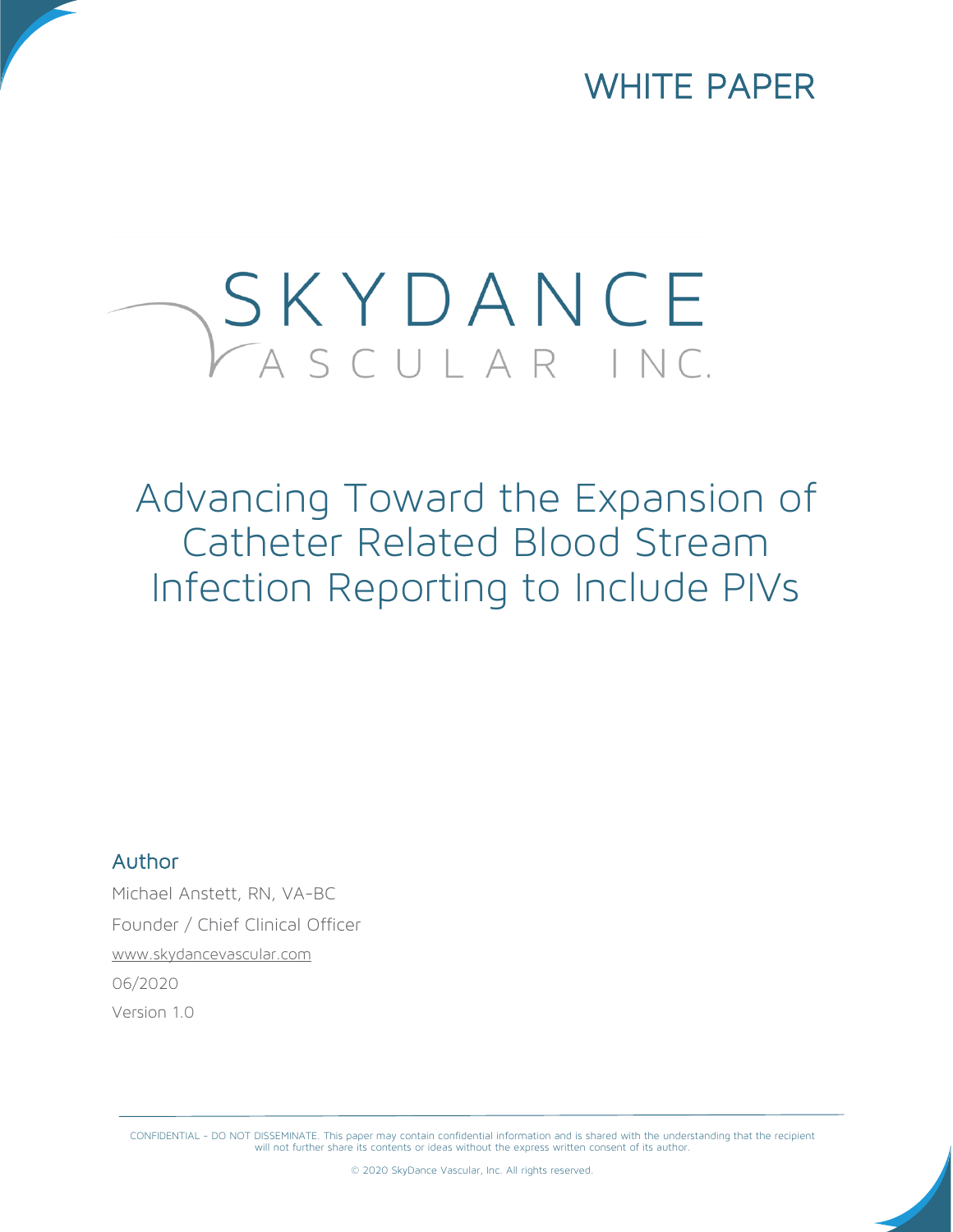

### Table of Contents

CONFIDENTIAL - DO NOT DISSEMINATE. This paper may contain confidential information and is shared with the understanding that the recipient<br>will not further share its contents or ideas without the express written consent of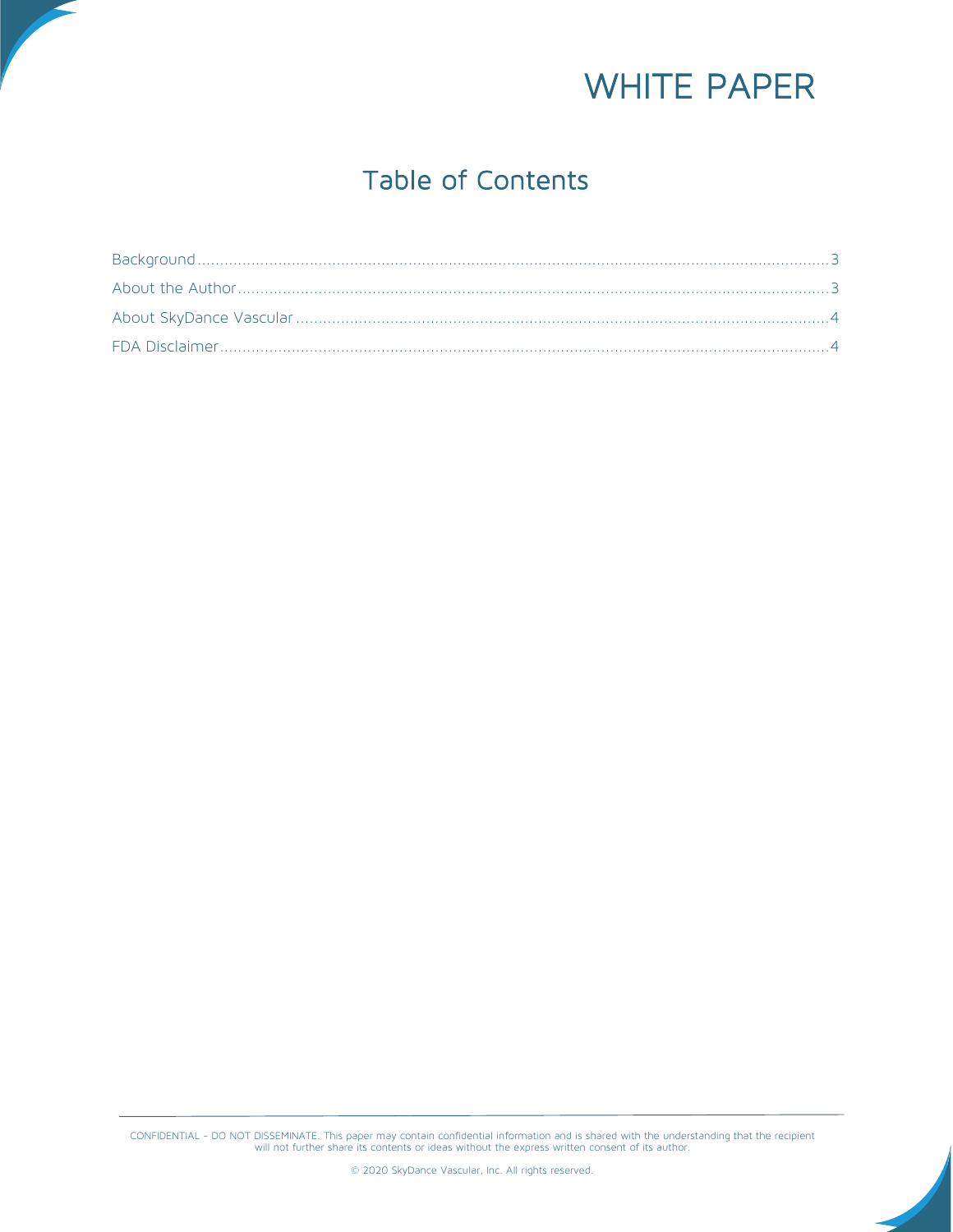## WHITE PAPER

#### <span id="page-2-0"></span>Background

The National Healthcare Safety Network of the Centers for Disease Control and Prevention (CDC), is the nation's most widely used health care-associated infection (HAI) tracking system. Since 2009, infection data has been reported to the NHSN to track the national progress of the reduction of HAIs.

Every 5 years, the Department of Health and Human Services (HHS) announces new targets for the national acute care hospital metrics for the National Action Plan to Prevent Health Care-Associated Infections: Road Map to Elimination (HAI Action Plan). The latest targets have been in effect for 5 years (2015 to 2020). They include:

- Reduce central line-associated bloodstream infections (CLABSI) in intensive care units and ward-located patients
- Reduce catheter-associated urinary tracts infections (CAUTI) in intensive care units and wardlocated patients
- Reduce the incidence of invasive health care-associated methicillin-resistant Staphylococcus aureus (MRSA) infections
- Reduce hospital-onset MRSA bloodstream infections
- Reduce hospital-onset Clostridium difficile infections (CDI)
- Reduce the rate of Clostridium difficile hospitalizations
- Reduce surgical site infections (SSI)

During this period, the Society for Healthcare Epidemiology of America (SHEA) and the Infectious Disease Society of America (ISDA) published an update to their CLABSI compendium document, introducing the concept of possible peripheral intravenous catheter (PIV) surveillance expansion. PIVs also earned national recognition by making the top 10 patient safety concerns of 2019 by the ECRI institute. Finally, the CDC in 2019 issued a public call for comments, regarding extending CLBSI surveillance to encompass all hospital onset bacteremia including PIVs. These activities provide strong indicators toward the inclusion of PIV quality data to the HHS targets in the next published update due in 2020.

References: [www.cdc.gov/](http://www.cdc.gov/) [https://www.shea-online.org](https://www.shea-online.org/) / ECRI, Health Technology Hazards Executive Brief (2019)

#### <span id="page-2-1"></span>About the Author

Michael Anstett is an accomplished clinician, corporate executive, armed services veteran, and entrepreneur. Michael's clinical career started in 1987 as a US Army Combat Medic. He went on to receive his nursing degree and became a board-certified Registered Nurse in 1994, followed by two additional registrations in 1997 and 2011 respectfully: Certified Registered Nurse Infusion (CRNI) and Vascular Access Board Certification (VA-BC). Michael excelled in clinical practice and eventually accepted the responsibility of establishing and managing a vascular access team of ten staff nurses in a 1000 bed level-one trauma center in Tampa, FL. Michael then founded his private practice known as Professional Infusion Consultants, Inc., which contracted with vascular access nurses from around the state of Florida to provide outsourced vascular access throughout the state, an endeavor that Michael successfully exited from in 2012. Michael accepted the newly created position of Director of Clinical Operations at Medical Components, Inc. in 2013. Michael supported all aspects of the company's business including R&D of new products, business development, clinical education, regulatory and is named on multiple medical device patents. Michael is a member and strong supporter of the Association for Vascular Access (AVA). He has been invited to lecture at national AVA conventions as well as local AVA meetings. Michael is published in JAVA 2003 and won clinical

CONFIDENTIAL - DO NOT DISSEMINATE. This paper may contain confidential information and is shared with the understanding that the recipient<br>will not further share its contents or ideas without the express written consent of